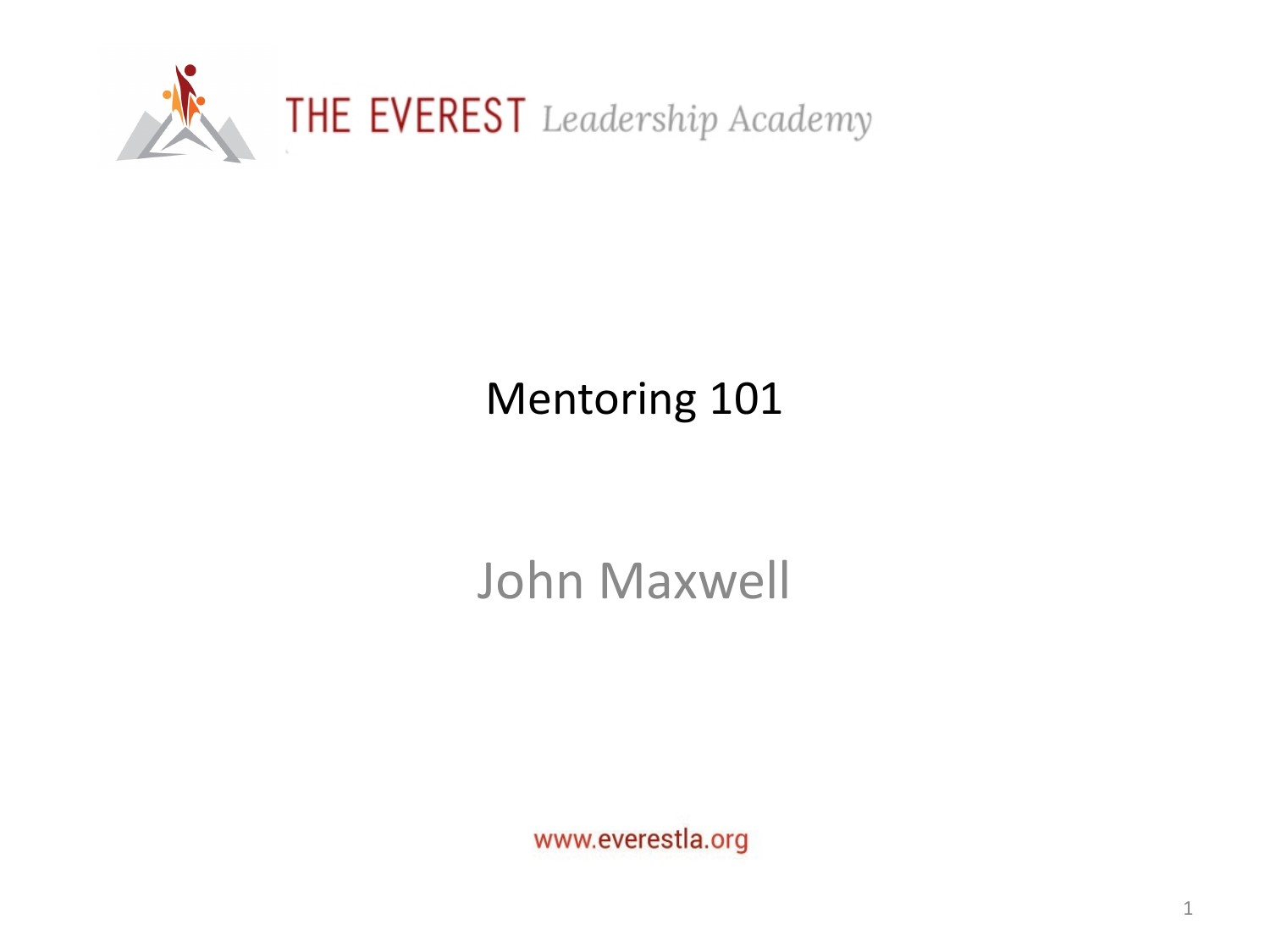

# Getting Ready To Mentor Others

- If you want to succeed as a mentor, first seek to understand yourself and others
	- $\Box$  "We exist temporarily through what we take, but we live forever through what we give"
- Why people don't mentor others?
	- $\Box$  Insecurity make themselves look better at others' expense
	- $\Box$  Ego other people exist only to serve them
	- $\Box$  Inability to discern people's "success seeds"
	- $\Box$  Wrong concept of success average person doesn't know their purpose
	- $\Box$  Lack of training don't know how to do it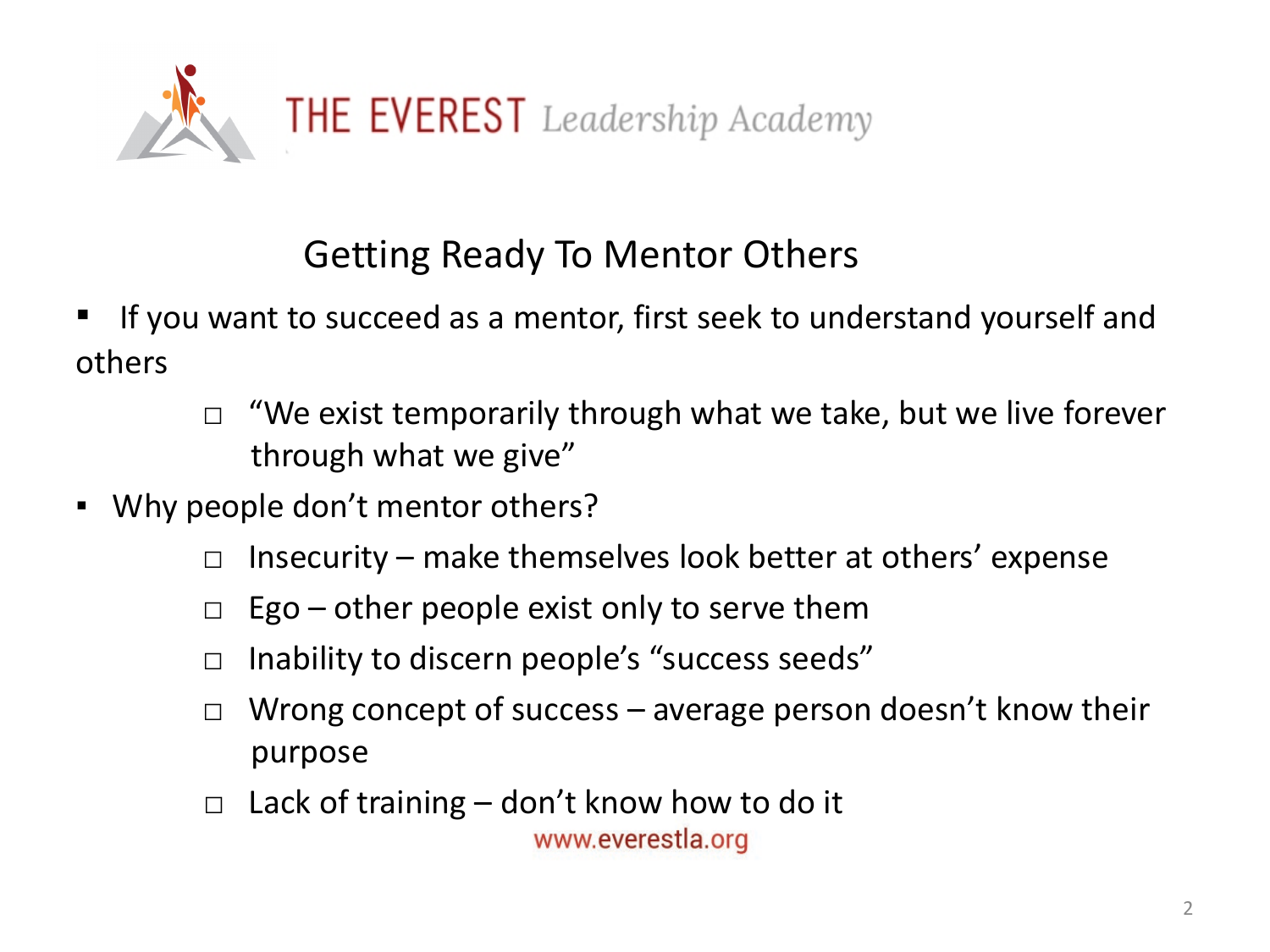

#### What You Need to Know as You Start

- Everyone wants to feel worthwhile
	- $\Box$  Make other people feel important
- Everyone needs and responds to encouragement
	- $\Box$  People can tell when you don't believe in them
- People are naturally motivated

 $\Box$  People have natural curiosity

- People buy into the person before buying into their leadership
	- $\Box$  People will follow you only when they believe in you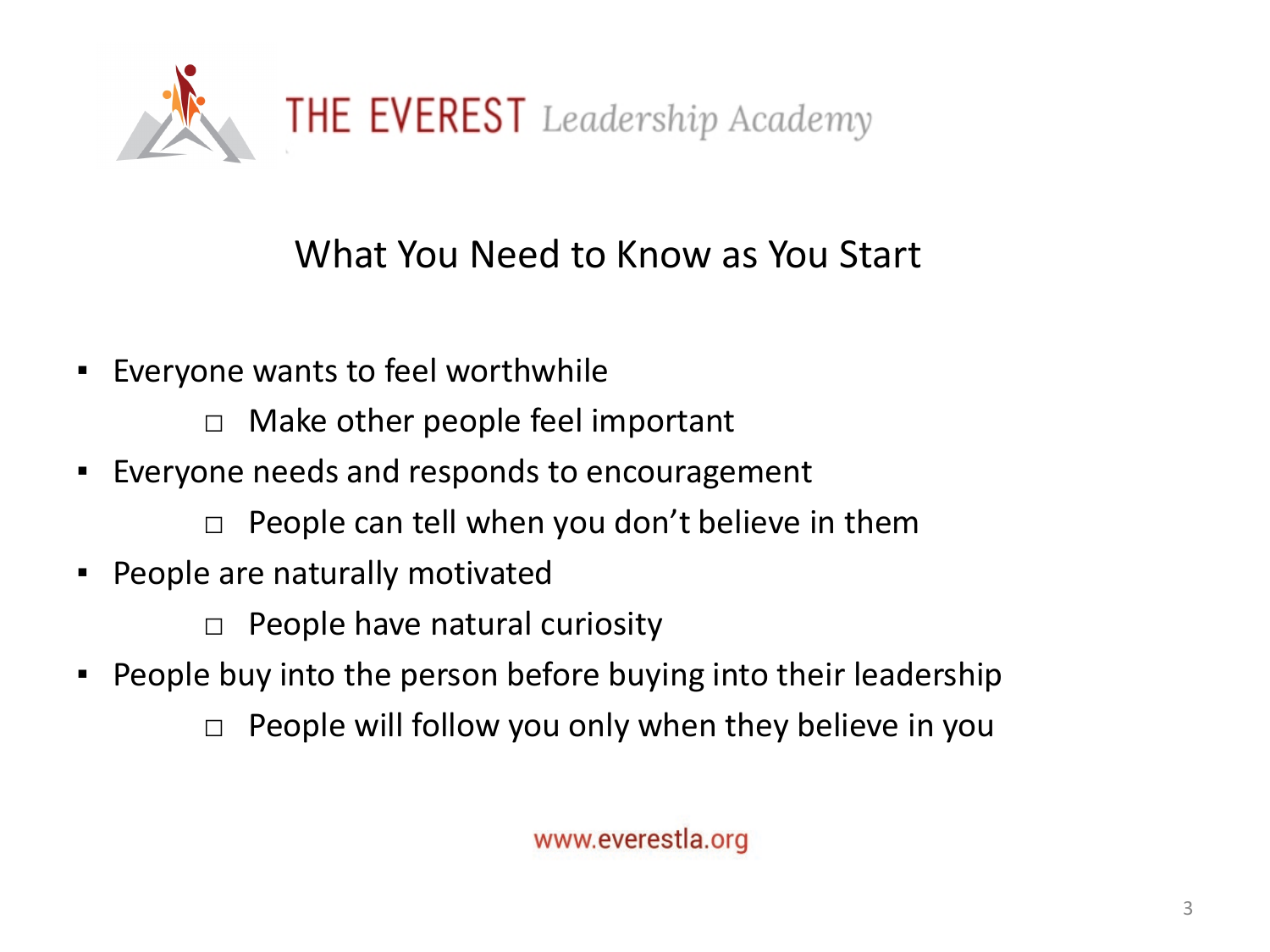

# How Do I Adopt a Mentor's Mind-set?

- Think like a Mentor
	- $\Box$  Make people development your top priority
	- $\Box$  Limit who you take along
	- $\Box$  Develop relationships before starting out
	- $\Box$  Give help unconditionally
	- $\Box$  Let them fly with you for a while
	- $\Box$  Put fuel in their tank
	- $\Box$  Stay with them until they can solo successfully
	- $\Box$  Clear the flight path
	- $\Box$  Help them repeat the process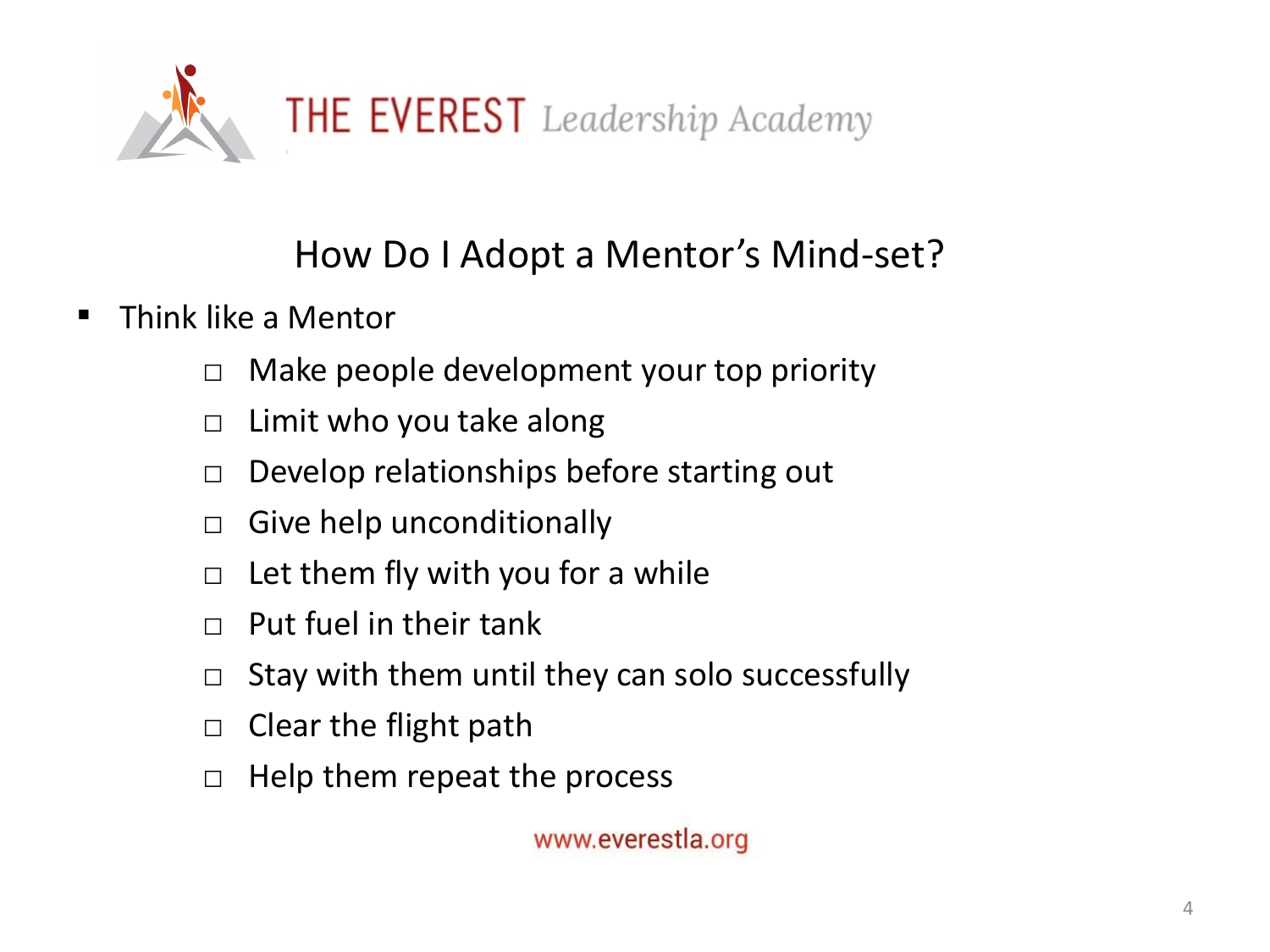

# Whom Should I Mentor?

People Who:

- Make things happen
	- $\Box$  They never make excuses
	- □ Andrew Carnegie –"As I grow older, I pay less attention to what a person says. I just watch what they do."
- See and seize opportunities
	- $\Box$  Don't sit back and wait for opportunities to come to them
	- □ Don't rely on luck
- Influence others
	- $\Box$  Don't just see the person see the people that person influences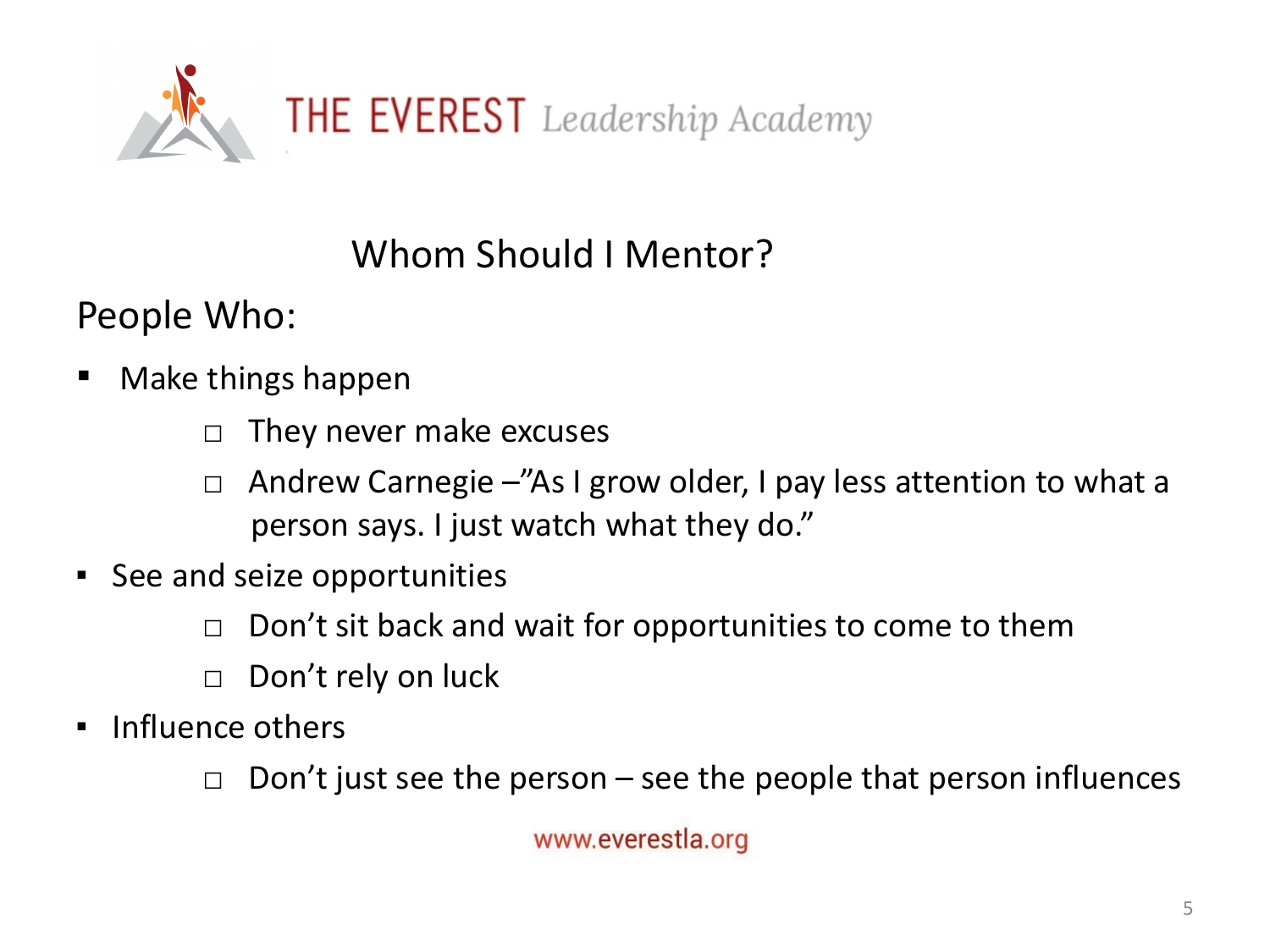

- Add value
	- $\Box$  They compliment my weaknesses and encourage my strengths
	- $\Box$  Their journey with me actually expands my vision
- **E** Attract other leaders
	- $\Box$  Influence other people through their interaction
	- $\Box$  They will be able to multiple your success
- Equip others
	- $\Box$  They provide the means to get them their
	- $\Box$  "It is only as we develop others that we permanently succeed"
- Provide inspiring ideas
	- $\Box$  If you want good ideas, you need a lot of ideas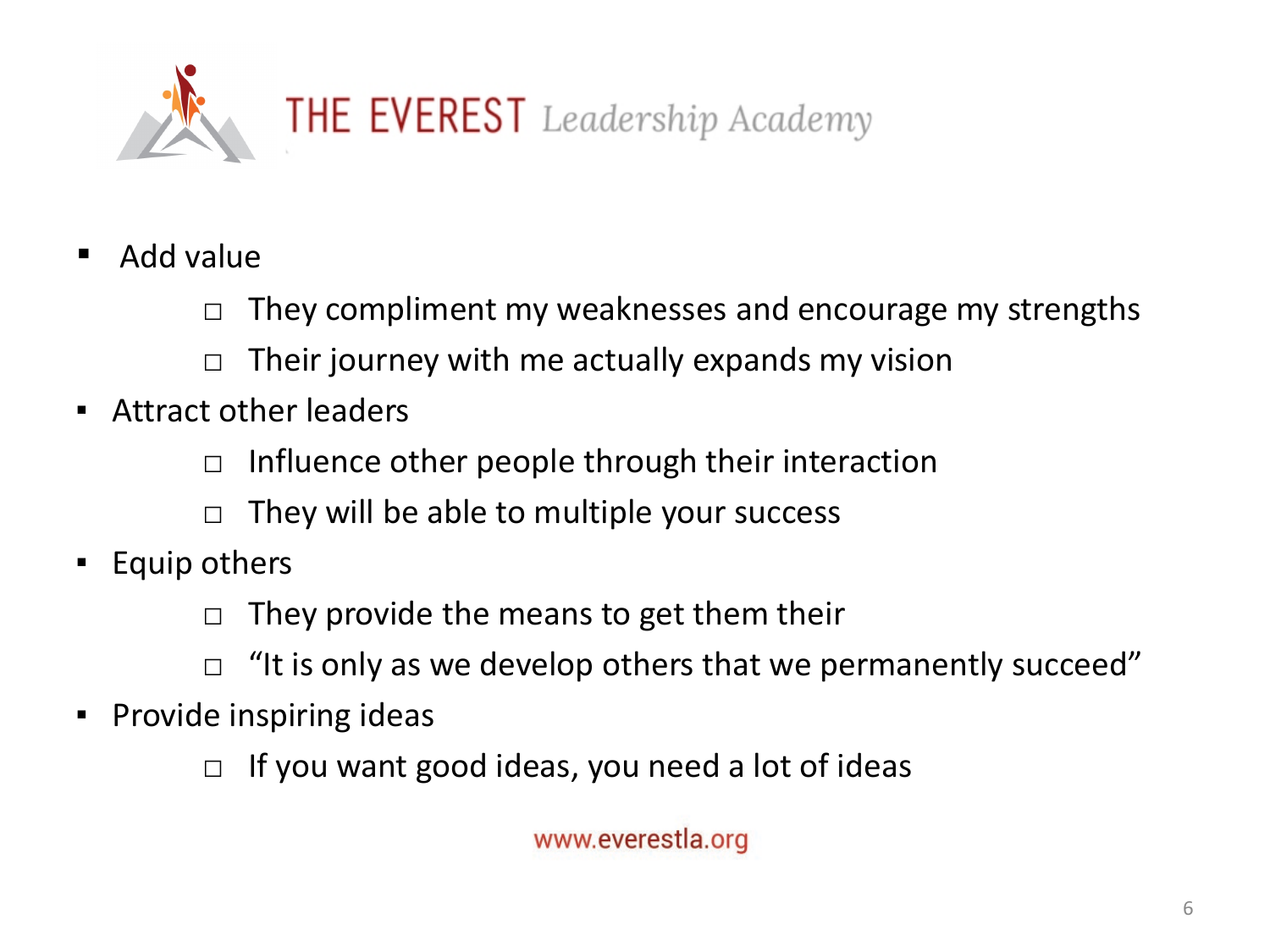

- Possess Positive attitudes
	- $\Box$  Having people around you with negative attitudes is like running a race with a ball and chain on your ankle
- Live up to their commitments
	- $\Box$  If a difficulty is thrust in his or her way if they can't go over it they go through it
- Have loyalty
	- $\Box$  They love you unconditionally
	- $\Box$  They represent you well to others
	- $\Box$  They make your dream their dream